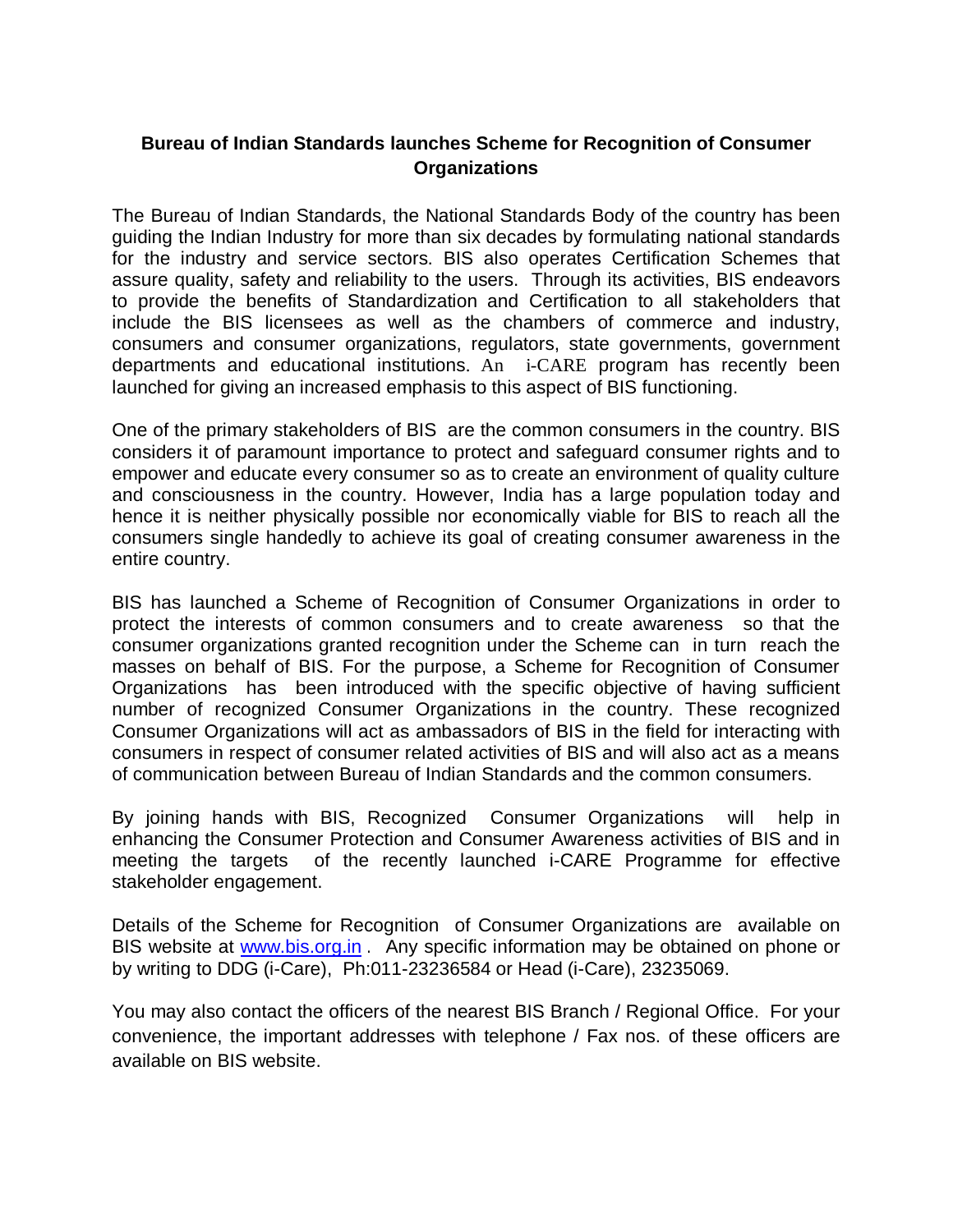# **SCHEME FOR RECOGNITION OF CONSUMER ORGANIZATIONS**

### **1. INTRODUCTION**

**1.1** Consumer constitutes the largest unorganized public body in the country and protection of their interest and rights is of vital importance in a welfare state like India. This calls for establishment of well regulated and independent mechanisms to provide quality goods, services and utilities to the satisfaction of consumers.

**1.2** The Government's commitment to the cause of the common consumer is amply reflected in the enactment of Consumer Protection Act, 1986 which is a bold comprehensive legislation. Another Act of considerable significance to the consumer movement passed by Parliament at about the same time was the Bureau of Indian Standards Act, 1986. One of the major objectives of this Act was to make BIS another instrument of State to protect and promote consumer interest.

**1.3** Bureau of Indian Standards, also gives utmost thrust for promotion and protection of consumer interest. For this purpose Bureau has

- a) Has constituted a Consumer Policy Advisory Committee, which is one of the statutory advisory committees and advises BIS on policy matters relating to consumer interests and for consumer welfare.
- b) Gives adequate representation to the representatives of Consumer organizations on the policy making and technical Committees of BIS.
- c) Recently launched an i-Care Programme to provide the benefits of standardization to the various stakeholders for better functioning of BIS. This includes the existing licensees as well as the Chambers of Commerce and Industry, the consumers, the educational institutions, especially the engineering and technology institutions, customers who purchase Indian Standards and other publications from BIS.
- d) A dedicated implementation / co-coordinating machinery has been created in BIS for effective implementation of i-Care Programme. To implement the i-Care programme dedicated i-Care Department has been setup at Headquarters and appointed i-Care programe Officers in all the five Regions of BIS to deal with matters related to Consumers, Standards Promotion & Industry meets, Enforcement/Public Complaints, Publicity and Sales activity in the respective region.
- e) BIS has nominated Public Grievances Officers at Headquarters, Regional and Branch Offices to deal with consumer complaints against ISI marked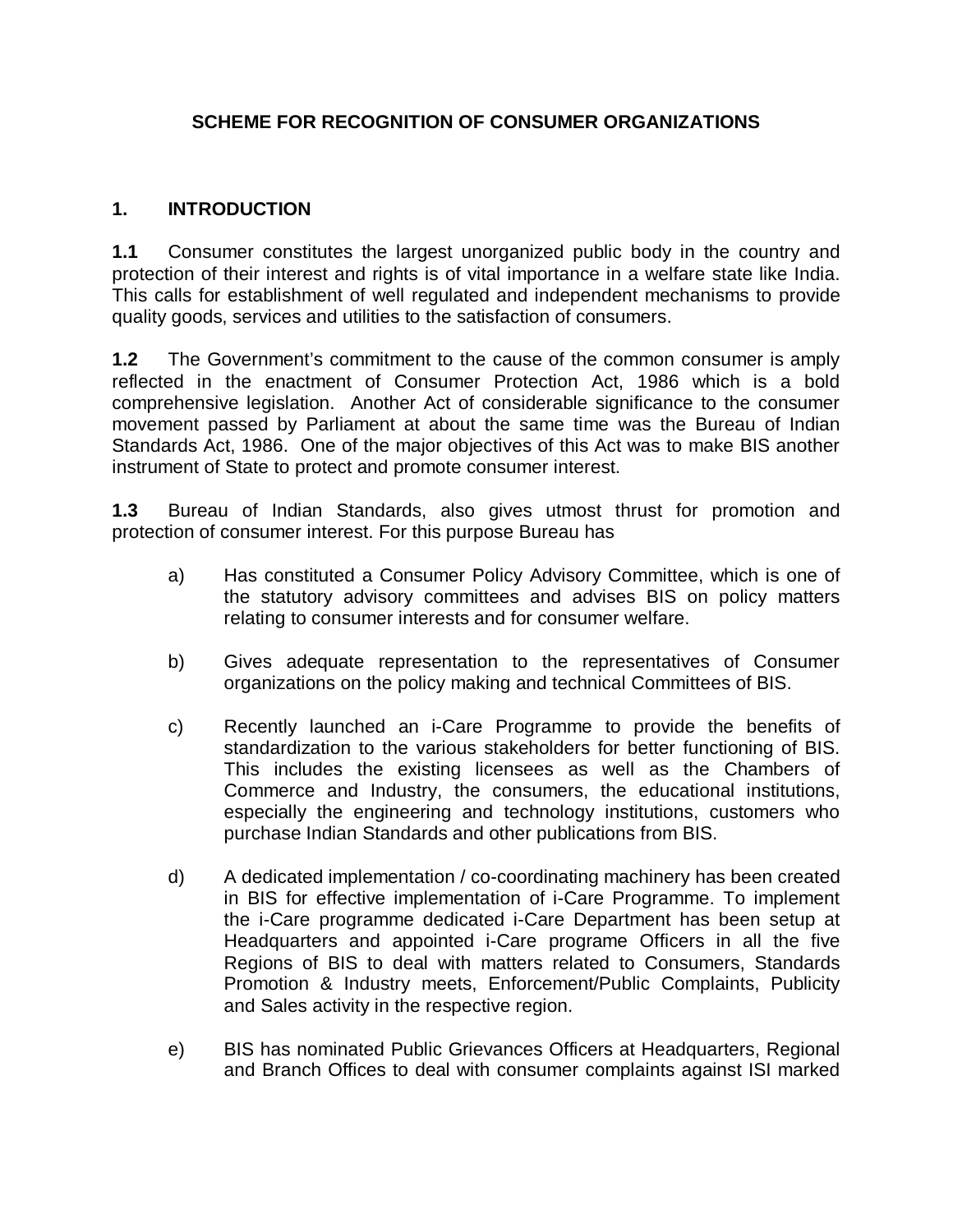products and hallmarked jewellery, BIS services and misuse of BIS Standard Mark.

f) BIS participates regularly in the meetings of International Committee on Consumer Policy (COPOLCO).

# **2. OBJECTIVES**

**2.1** It is neither physically possible nor economically viable for BIS to reach all the consumers singlehandedly to achieve it's goal of creating consumer awareness in the entire country. In order to protect the interests of common consumers and to create awareness, BIS intends to recognize Consumer Organizations, who in turn can reach the masses on behalf of BIS. For the purpose, a Scheme for Recognition of Consumer Organizations has been formulated with the objective of having sufficient number of recognized Consumer Organizations in India for the following:

- a) To act as ambassadors of BIS in the field for the purpose of interacting with consumers in respect of consumer related activities of BIS.
- b) To enhance communication between Bureau of Indian Standards and the common consumers especially with the objective of creating awareness about the need to buy products conforming to Standards.
- c) To educate consumers about the benefits of the Consumer Protection activities of BIS.
- d) To inculcate quality consciousness and create awareness about Standardization and use of Standards amongst the students of educational institutions.
- e) To ensure that Indian Standards take care of consumer interest by enhanced representation and participation of Consumer Organizations in Standardization activity.

## **3. SCOPE**

**3.1** This Scheme lays down the criteria, terms and conditions of recognition, renewal, de-recognition, appeal etc. relating to recognition of such voluntary consumer organizations which have been actively engaged in consumer awareness, consumer education and/or consumer protection activities in the country.

**3.2** Recognition can be granted to a Consumer Organization at State/Branch level and/or at National level.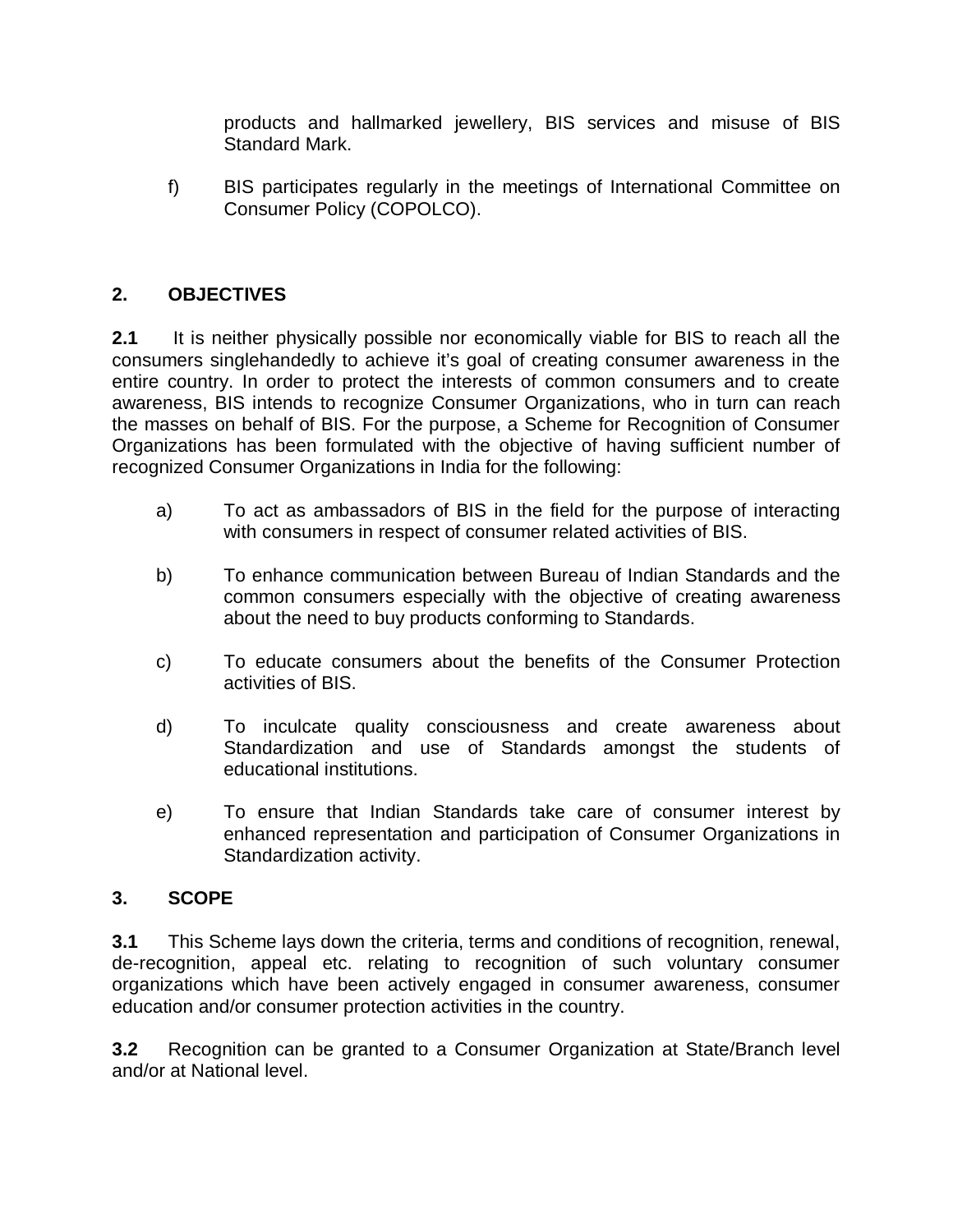**3.3** Depending on the capability and interest of the Organization, the Recognition can be granted to the same Organization in one or more States and/or at National level. However, the final authority to decide the level at which recognition is granted will be with BIS.

**3.4** The recognition shall in no way be a guarantee of any assistance from BIS with respect to the consumer related activities of the concerned Consumer Organization.

# **4. CRITERIA FOR RECOGNITION AT STATE / NATIONAL LEVEL**

- **4.1** The consumer organization shall be
	- a) Registered under section 25 of the Companies Act, 1986, or Registered under any other law and
	- b) Recognized by the State Government for state level interactions/committees on matters concerning consumer affairs.
	- c) Actively engaged in consumer awareness, consumer education and/or consumer protection work for at least three years. The work done may be in any one or more of the following areas:
		- i) Consumer education for increasing awareness about their rights and responsibilities by providing and disseminating consumer education literature to the consumers.
		- ii) Bringing out consumer education literature / bulletins /newsletters (online or through hard copy).
		- iii) Capacity building work done for developing human resources.
		- iv) Organizing consumer awareness campaigns / meetings / seminars.
		- v) Safe guarding consumers against products which cause health and safety hazards.
		- vi) Providing information regarding substandard products/spurious products through testing or any other such method.
		- vii) Encouraging industry to make improvements in the quality of products by conducting Comparative Testing of products and services and publicizing the same.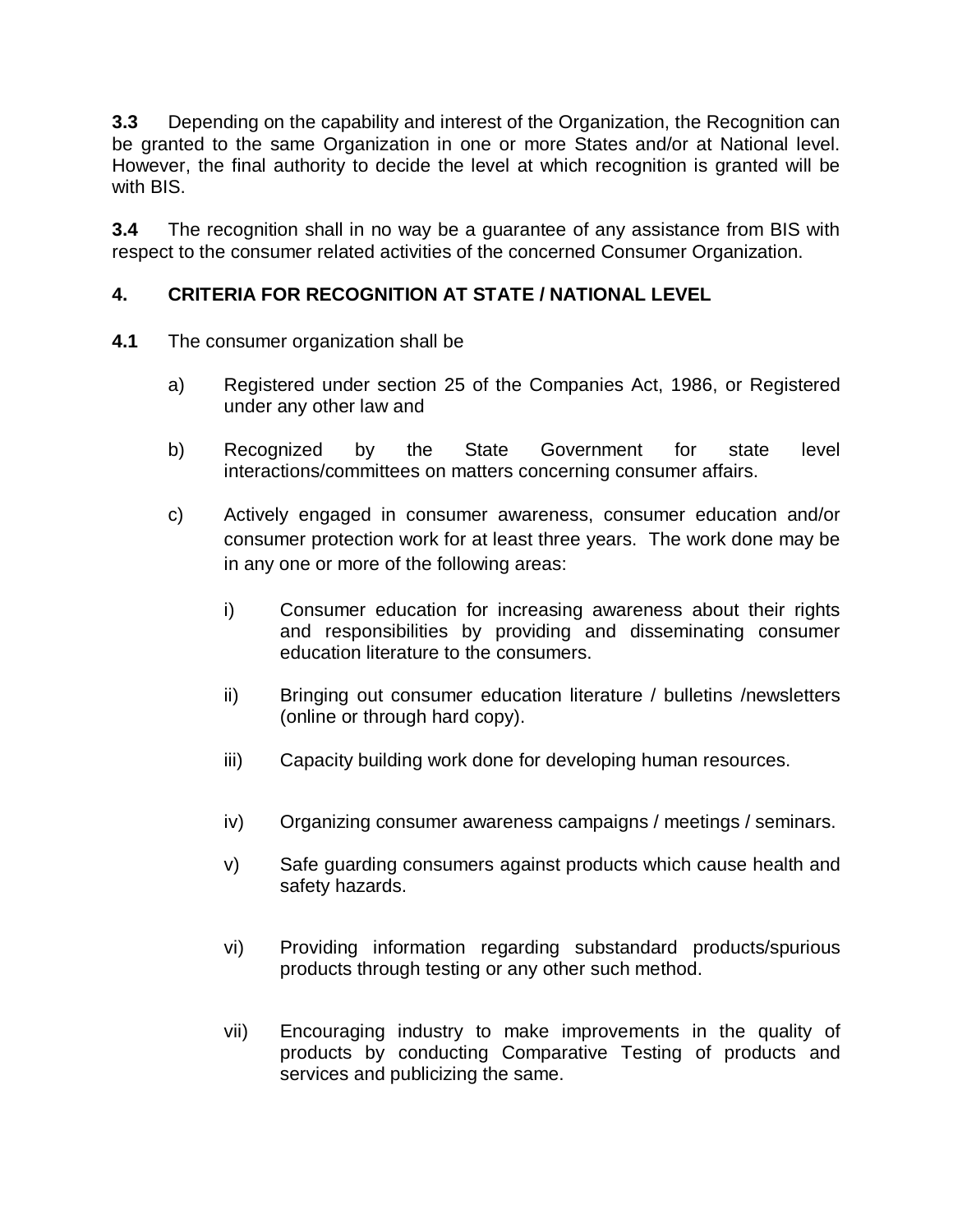- viii) Resolving consumer disputes/ giving Legal advice / helping in litigation, etc.
- ix) Participating in policy/technical committees of BIS/Govt. / Autonomous bodies etc.
- x) Empowerment of women and children, Environment protection, Product safety etc.

## **4.2** The Consumer Organization should not be

- a) a political organization; and
- b) supported by any manufacturer / testing lab etc.

#### **5. PROPOSED RESPONSIBILITIES OF RECOGNIZED CONSUMER ORGANIZATIONS**

**5.1 State/Branch Level -** The Consumer organizations granted recognition at State/Branch Level will have one or more of the following responsibilities:

- a) Organize adequate number of consumer awareness programmes in each district of the State(s). During these programmes the consumers will be informed about the following:
	- i) activities of BIS including new schemes launched by BIS
	- ii) advantages of buying ISI marked products
	- iii) items under mandatory certification
	- iv) information on misuse of ISI mark
	- v) hallmarking of gold and silver jewellery/artefacts
	- vi) process of enforcement and Reward Scheme for informers
	- vii) public testing of samples
- b) Help BIS Branch Office in organizing Poster competitions /Quiz competitions/slogan competition as and when required.
- c) Provide information about BIS activities in English and vernacular language depending upon the area.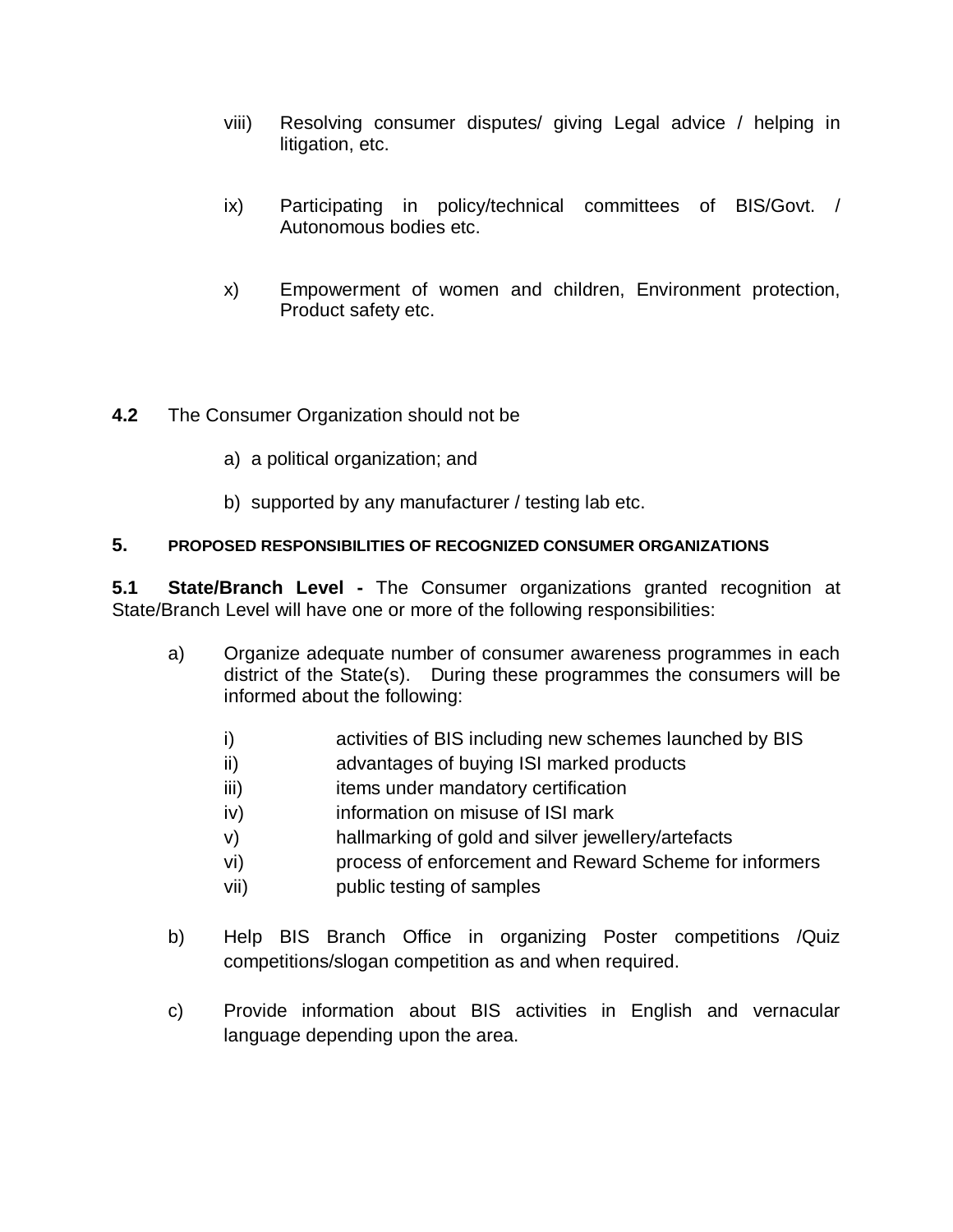- d) Help BIS in organizing World/National Standards Day in collaboration with BIS.
- e) Encouraging consumers to pick up ISI marked samples from the market and get it tested in BIS recognized Labs or testing of hallmarked gold and silver jewellery in BIS Referral Lab.
- f) Empower consumers by disseminating information by way of bring out a bulletin on the consumer related activities undertaken by them.
- g) Informing BIS about misuse and poor quality of ISI marked products available in market.
- h) Organizing educational utilization of standards programme for college students and awareness programme for school students while carrying out their activities.
- i) Attending to any work assigned by BIS related to consumer awareness, consumer education and/or consumer protection at the State level.

**5.2 National Level -** The Consumer organizations granted recognition at National Level will have one or more of the following responsibilities:

- a) Provide training to representatives of other Consumer Organizations on Process of Standards Formulation and Consumer protection activities of BIS.
- b) Safeguarding consumers against products which cause health and safety hazards by providing information regarding substandard and deficient products or spurious and fake products through testing or any other such method as assigned by BIS.
- c) Encouraging industry to make improvements in the quality of products by conducting comparative testing of products as assigned by BIS.
- d) Help BIS in organizing World/National Standards Day in collaboration with BIS.
- e) Drawl of market samples on behalf of BIS.
- f) Conducting market survey as and when required by BIS.
- g) Consumer awareness, Consumer Education and Consumer Protection at the national level and assigned by BIS.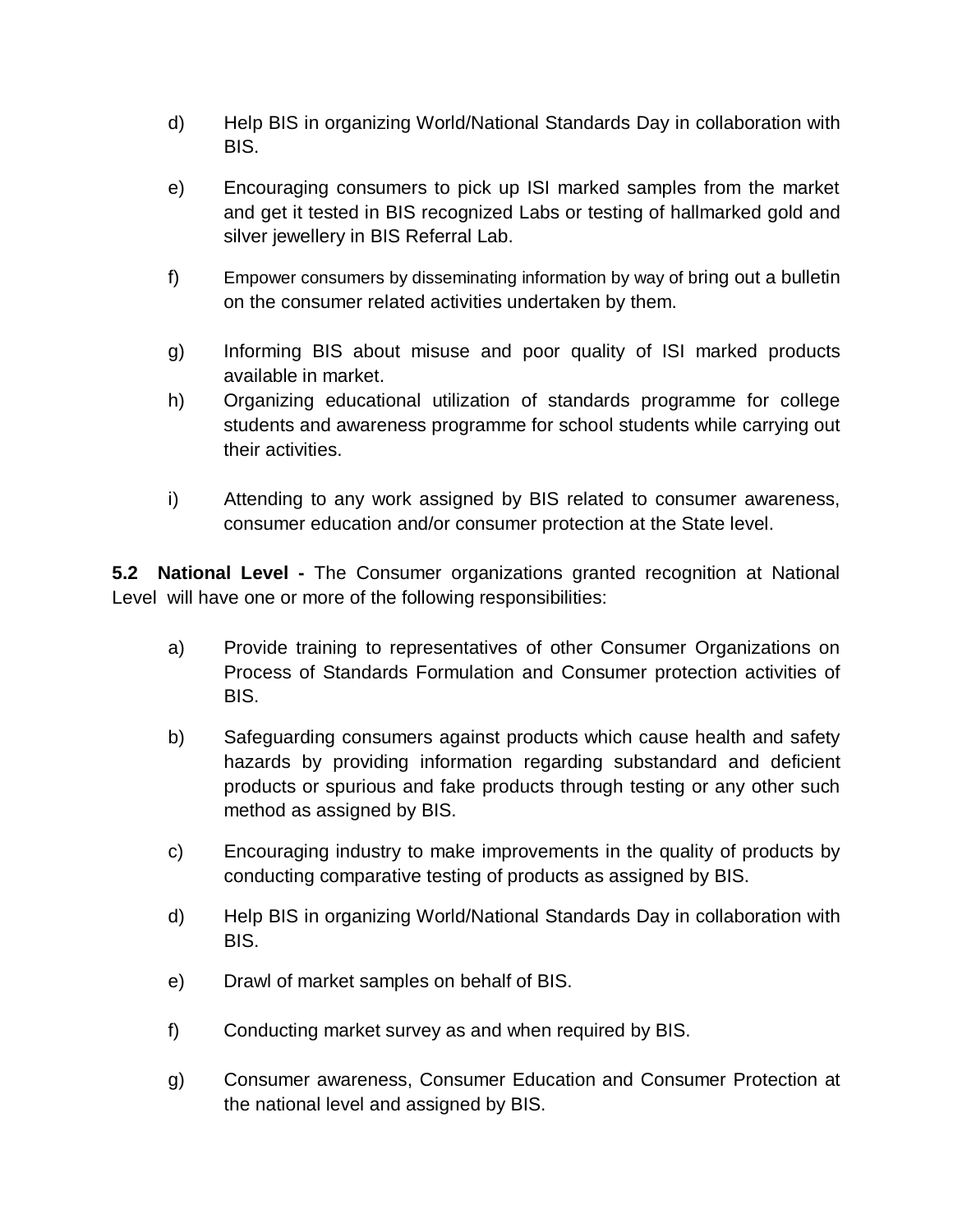h) Carry out any of the activities which are to be done by a recognized State/Branch level Consumer Organization.

# **6. PROCEDURE FOR GRANT OF RECOGNITION**

**6.1** Every consumer organization desirous of being recognized consumer organization, shall make an application for such recognition in duplicate to the Bureau of Indian Standards in Form-I. There is no application fee for grant and renewal of recognition to consumer organizations.

**6.2** The application may be made to the concerned Branch Office / Regional Office of BIS/i-Care Department at BIS, HQs.

**6.3** On receipt of an application, the BIS, shall acknowledge the receipt and inform in case any additional information is required. The applicant may provide the necessary information within 15 days of such additional information being sought.

**6.4** On receipt of an application and such other additional information, for Grant of Recognition at State/Branch Level, the Head of the Branch Office will put up the case to concerned DDGR who will be the authority to grant the recognition.

**6.5** For Grant of Recognition at National Level, Head (i-Care) will put up the case to Consumer Policy Advisory Committee, which is the final authority to grant the recognition..

**6.6** The recognition shall be granted for a period of one year.The further renewal for a period of one/ two/three years will be done based on the satisfactory performance of the recognized Consumer Organization.

**6.7** The Certificate of recognition to be issued by BIS shall be in Form-II.

**6.8** Where the recognition of a consumer organization has been refused, the applicant shall be informed of the reasons for such refusal by the BIS.

**6.9** The remuneration to be given and the specific activities to be carried out by the Consumer Organization shall be decided by BIS.

**6.10** BIS may de-recognize, in case of unsatisfactory performance.

# **7. FINANCIAL SUPPORT**

Consumer organizations recognized by BIS shall continue to carry out their normal work from their own resources. While doing such work they shall also carry out one or more functions as enumerated above. The work to be done by the Consumer Organization such as awareness/education/training programmes, market surveys etc. will be in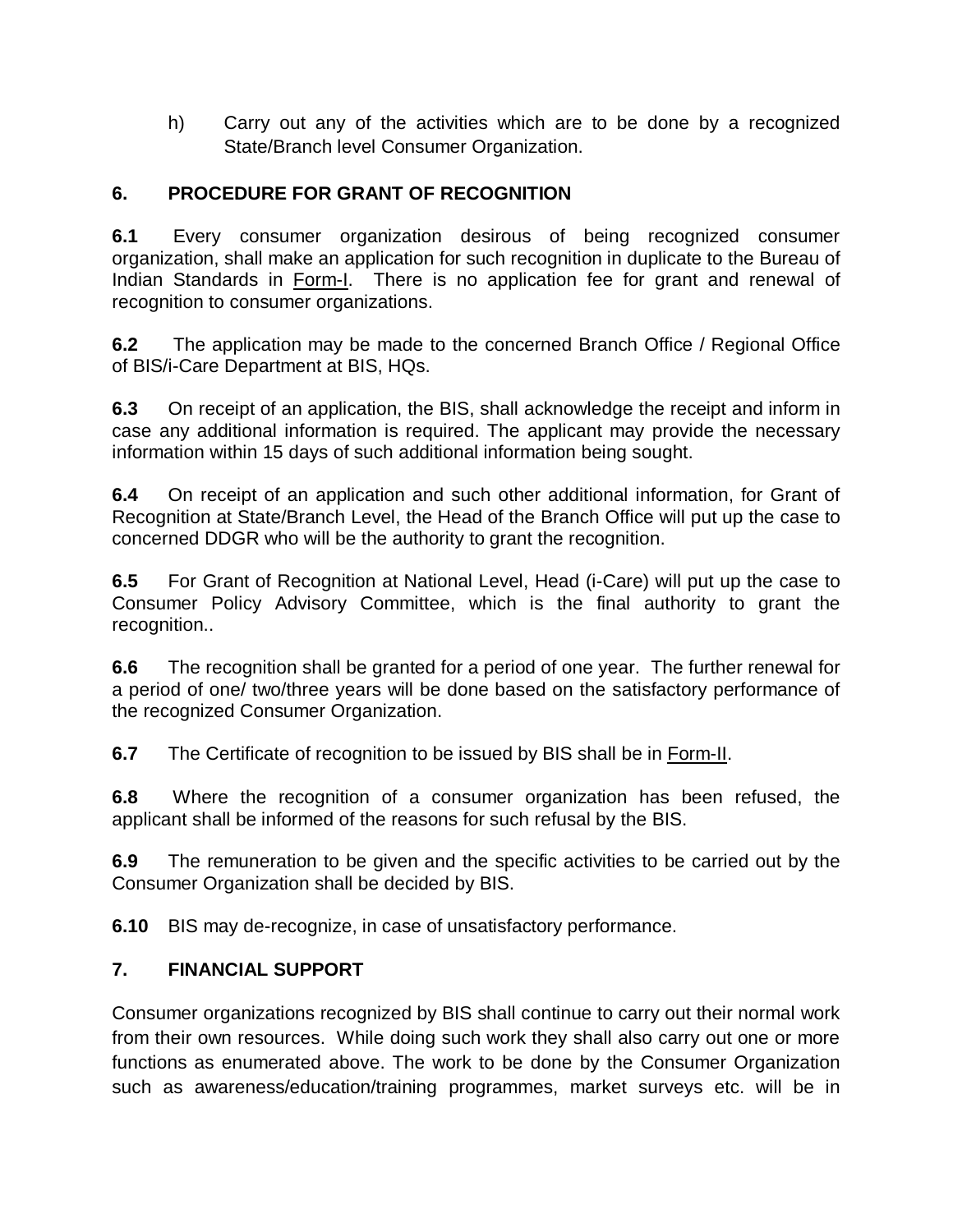addition to their normal work and functioning. Only partial financial support will be provided so as to meet part of the expenditure incurred.

# **8. PRIVILEGES TO RECOGNIZED CONSUMER ORGANIZATIONS**

**8.1** Organizations granted Recognition at State/Branch Level / National Level will have the following privileges:

- a) Will be provided free of cost training to master trainers /representatives of Consumer Organizations on Process of Standards Formulation and Consumer protection activities of BIS.
- b) Would be permitted to draw Market samples and getting it tested at "BIS recognized laboratories" for which suitable remuneration would be provided.
- c) Free of cost awareness to representatives of Consumer Organizations on consumer related activities of BIS.
- d) Eligible to independently organize Consumer Awareness Programmes on behest of BIS and with financial support as decided by BIS.
- e) Entitled to get free copy of "Standards India", Brochures and other such consumer education literature published by BIS.
- f) Allowed to publicize their publications/results of comparative tests of products if available on their website, through a link on BIS website.
- g) Drawl of market samples on behalf of BIS on remuneration decided by BIS.
- h) As partner of BIS conduct raids on manufacturers/stockist of spurious ISI marked products.
- i) Eligible for suitable reward for providing important help/information to BIS in the form of either testing of samples and/or providing information about manufacturing/selling/storing of spurious ISI marked goods or misuse of ISI mark.
- j) Would be invited to functions organized by BIS such as World Standards Day, National Standards Day, Rajiv Gandhi National Quality Award etc.

**8.2** In addition to the above, the Consumer Organization granted Recognition at National Level: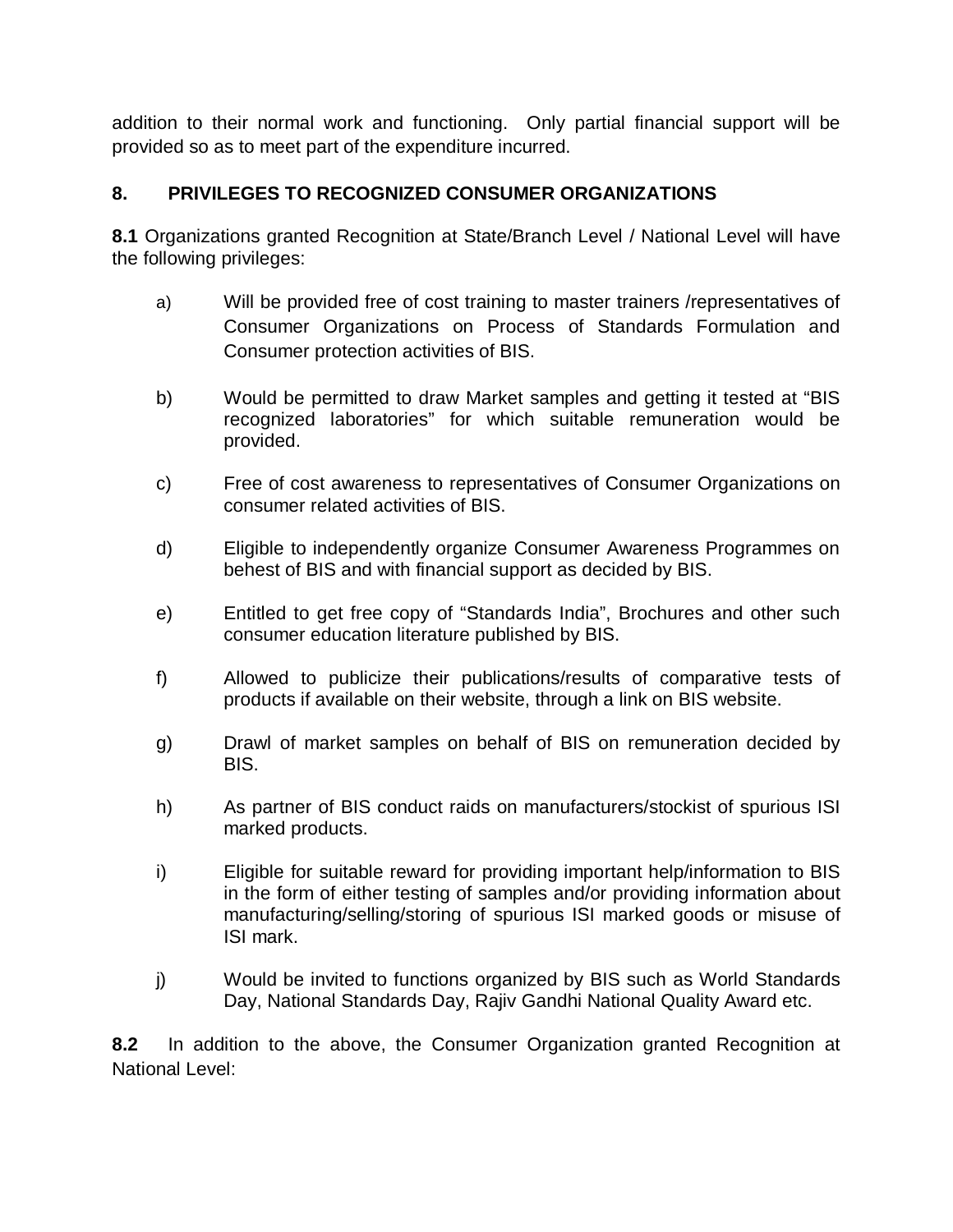a) Will be eligible to become member of Policy Level committees of BIS i.e. Bureau, Executive Committee, Consumer Policy Advisory Committee or any other Advisory Committee and Technical Committees i.e. Division Council /Sectional Committees / Sub-Committees, as and when decided by the respective committees of BIS.

### **9. GENERAL**

Any situation not covered under the scheme, will be considered by the Competent Authority and his interpretation/decision will be final.

### **FORM I**

#### **Form of application to be submitted to the Bureau of Indian Standards for recognition of Consumer Organization (to be submitted in duplicate)**

1. Name of the Consumer Organization:

**2**. Address:

- a) Registered Office;
- b) For correspondence;
- c) Branches:

**3**. If registered under section 25 of the Companies Act, 1986, the date of registration (certified copy of the certificate of registration to be enclosed):

**4**. If registered under any other law, the Act under which registered and date of registration: (certified copy of the certificate of registration to be enclosed).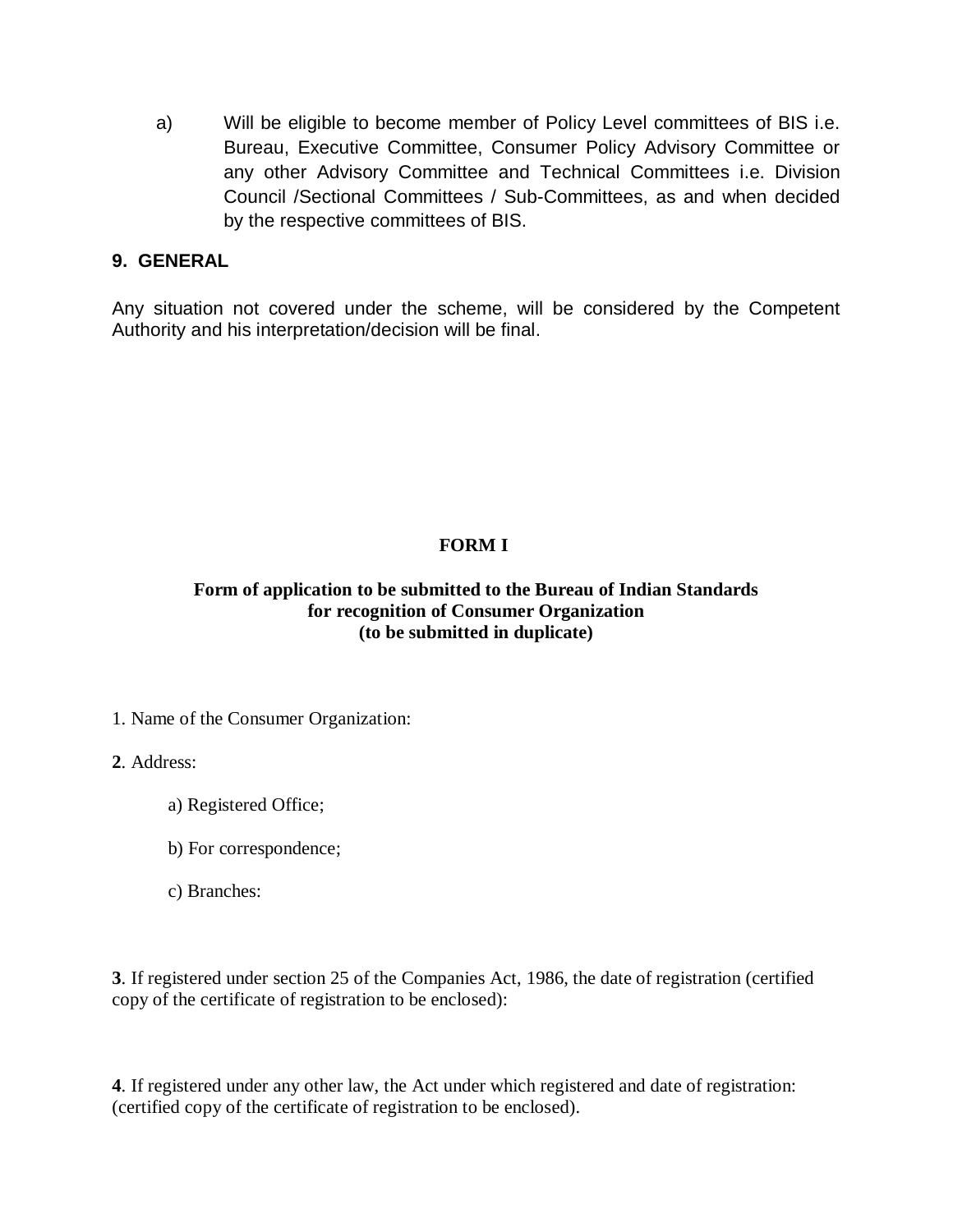**5**. If recognized by the State Government for state level interactions/committees on matters concerning consumer affairs, provide details of recognition to be provided.

**6**. Total number of members of the organization (as on date of application).

**7**. Objects of the organization (Certified copy of Memorandum of Association to be enclosed along with copy of the rules and regulations of the association)

**8**. Names, addresses and occupations of persons on the Board of Directors, Governing Body, Council/Committee (by whatever name called), to whom the management of the affairs of the organization is entrusted.

**9**. Number of employees:

- a) Whole-time:
- b) Part-time:

**10**. Year-wise details of the work done by the organization during the last three years in one or more of the following fields:

a)Consumer awareness and education

b)Safeguarding consumers from health and safety hazards

c)Efforts for improvements in the quality of products

d)Work done for resolving consumer disputes

e)Participation in committees of BIS/Government/autonomous bodies

f)Work done for women and children/environment protection/product safety

g)Past association with BIS/promotion of BIS activities

h)Any other work

**11.** Copies of published annual report and audited accounts of the organization for the last three years.

**12.** Copies of Consumer News/ Bulletins/Newsletters of the organization published during the last three years.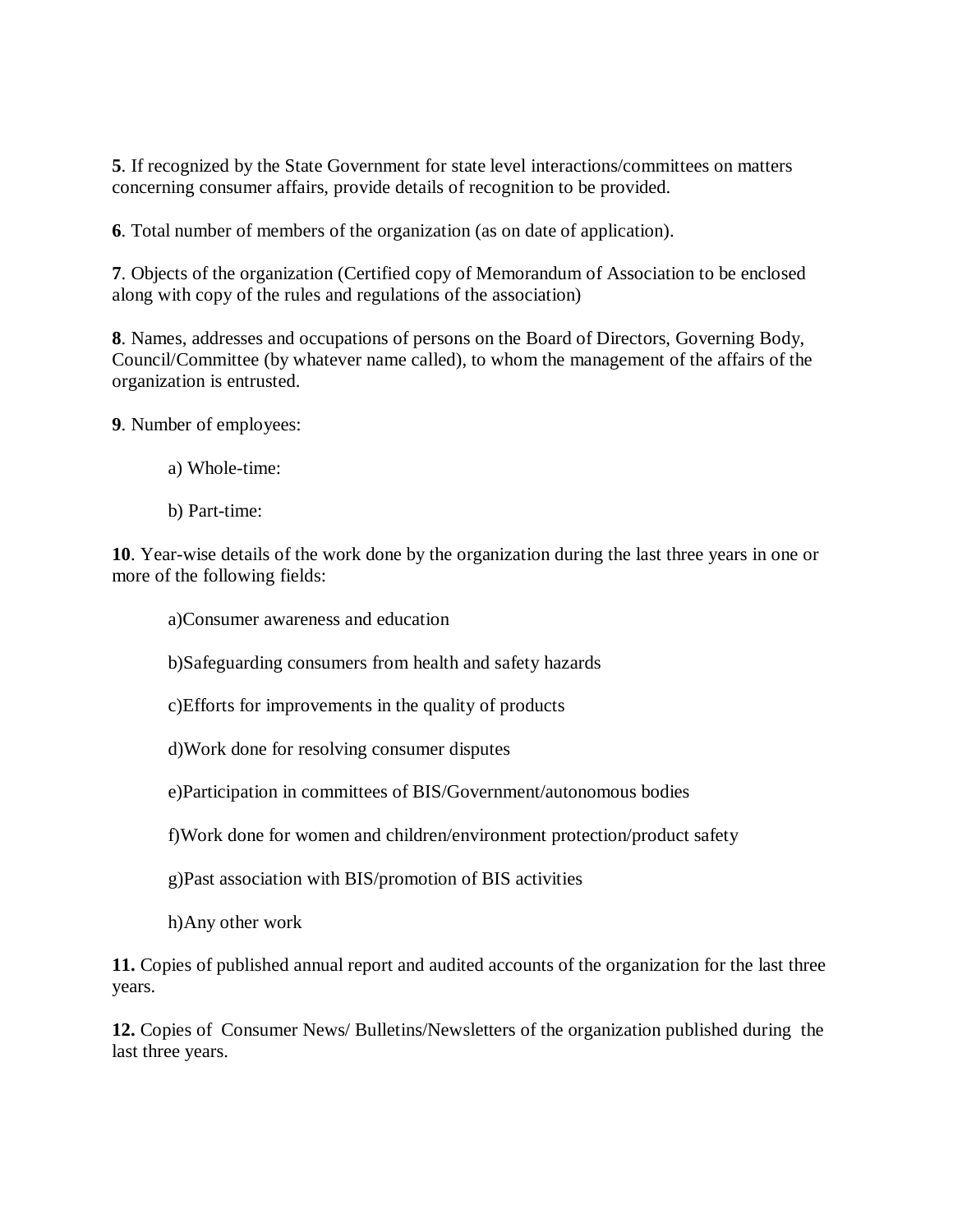**13.** Indicate the interest of area of work: Consumer Awareness/ Consumer Education/Consumer Protection

**14.** Indicate at which Level Grant of Recognition is being sought : State level/ National Level : i.e. Name of the State/States / National level /both National level and State level in different **States** 

## **FORM II**

#### **BUREAU OF INDIAN STANDARDS**

#### **CERTIFICATE OF RECOGNITION**

Certified that the Consumer Organization whose particulars are given below, has been granted recognition under the BIS Scheme for Recognition of Consumer Organizations

#### **Particulars**

**1**. Name of the Consumer Organization

**2**. Address